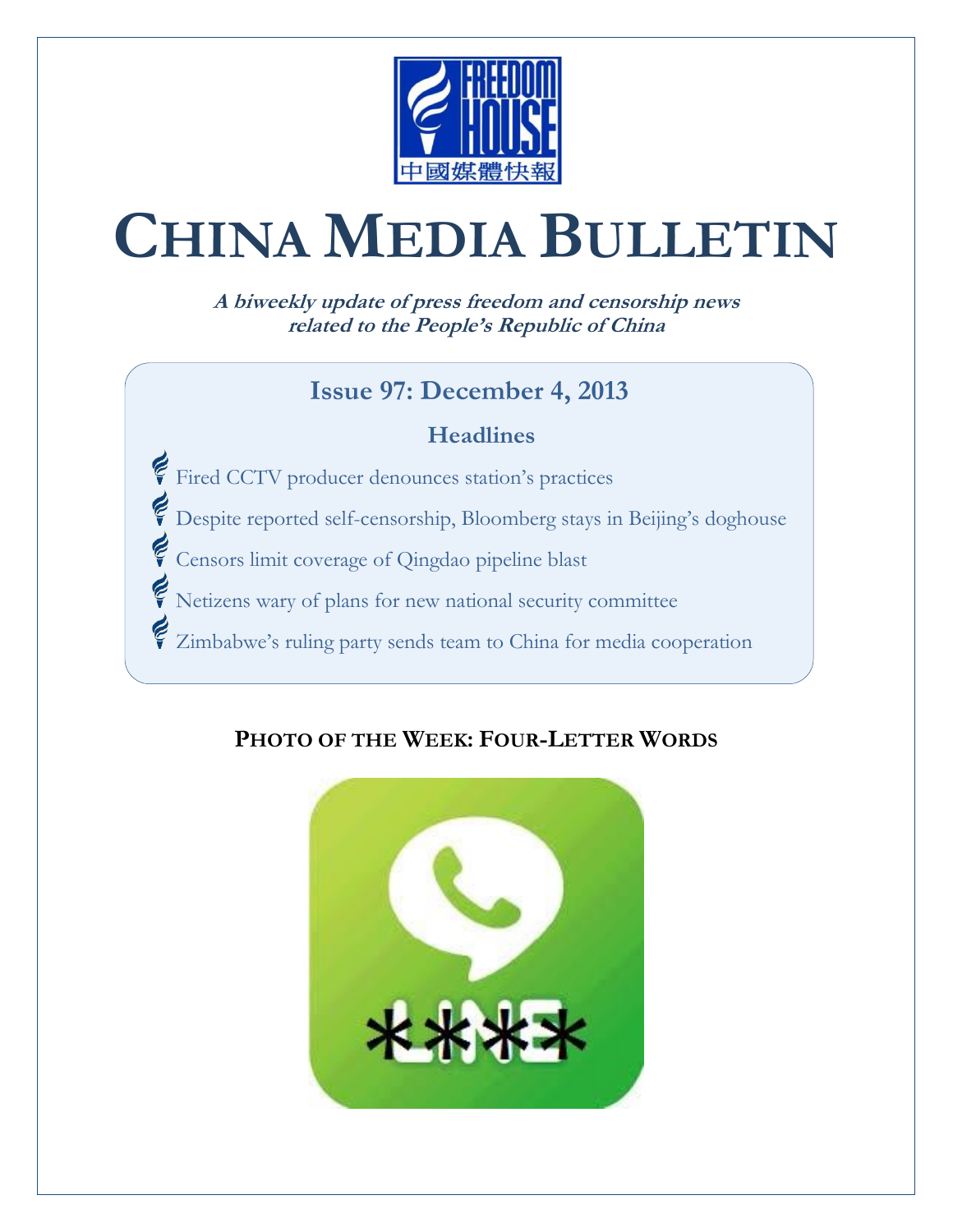### **BROADCAST / PRINT MEDIA NEWS**

### **Fired CCTV producer denounces station's practices**

Wang Qinglei, a producer who had been with state broadcaster China Central Television (CCTV) for 10 years, was forced to resign on November 27 after he questioned the station's journalistic ethics. In a December 1 microblog posting, Wang confirmed his departure and criticized CCTV for aiding the government's aggressive campaign to rein in influential bloggers, including Chinese-American businessman Charles Xue, whose jailhouse "confession" was aired by the station in September (see CMB No. [93\)](http://www.freedomhouse.org/cmb/93_091913#3). Wang said the broadcaster essentially served as an accomplice by helping the authorities punish individuals without legal basis. "The news media is not a court," he wrote. He also lashed out at CCTV for running "embarrassing" and unprofessional reports against the U.S.-based coffee retailer Starbucks (see CMB No. 95), among other topics. Wang said his views were shared by many of his colleagues at the station, but managers used actions like his firing to keep them in line. Wang's open letter was shared 30,000 times within hours before it was removed by the microblogging platform Sina Weibo. News articles that had mentioned his resignation were also censored on popular web portals. Though it receives strong government support and funding, viewership of CCTV's news programming has declined in recent years, especially among internet users. A recent survey by popular Chinese web portal Netease showed that 60 percent of respondents do not watch CCTV's flagship evening news program. A Weibo post on the results by the international web portal Kdnet was quickly deleted.

- **South China Morning Post 12/2/2013: [Dismissed CCTV producer Wang Qinglei](http://www.scmp.com/news/china-insider/article/1371255/dismissed-cctv-producer-wang-qinglei-slams-censorship)  [slams censorship](http://www.scmp.com/news/china-insider/article/1371255/dismissed-cctv-producer-wang-qinglei-slams-censorship)**
- **Reuters 12/2/2013: [China journalist slams state TV for airing public confession](http://in.reuters.com/article/2013/12/02/us-china-rumours-idINBRE9B10BE20131202)**
- **Deutsche Welle 12/2/2013:** [央视制片人王青雷离职,](http://dw.de/p/1ARXc)**"**真话**"**遭封杀 **[CCTV producer [Wang Qinglei forced to quit for speaking truth\]](http://dw.de/p/1ARXc)**
- **China Media Project 11/13/2013: [Who watches CCTV Nightly News?](http://cmp.hku.hk/2013/11/13/34632/)**

# **Despite reported self-censorship, Bloomberg stays in Beijing's doghouse**

Bloomberg News has continued to face scrutiny from Chinese authorities since reports surfaced in early November that its editor in chief, Matthew Winkler, had blocked a 2,500-word investigative report on the financial ties between a Chinese billionaire and the families of senior government officials. In an exclusive report published on December 2, the U.S.-based *Fortune* magazine said that several Chinese officials paid unannounced visits to Bloomberg News bureaus in Beijing and Shanghai in late November. Details of the "inspections" remained unclear, but at least one of the officials allegedly asked for an apology for Winkler's reported assertion that Bloomberg had to selfcensor to remain in China just as other foreign outlets did in Nazi Germany (see CMB No. [96\)](http://www.freedomhouse.org/cmb/96_111213#6). Rob Hutton, a Bloomberg reporter who had flown to China to cover British prime minister David Cameron's official visit, was barred from a December 2 press event held by Cameron and Chinese premier Li Keqiang. According to the *Financial Times*, Bloomberg has generally been excluded from official Chinese press conferences since it published a series of articles in 2012 on the family wealth of top government officials, despite the fact that those and some other Bloomberg articles were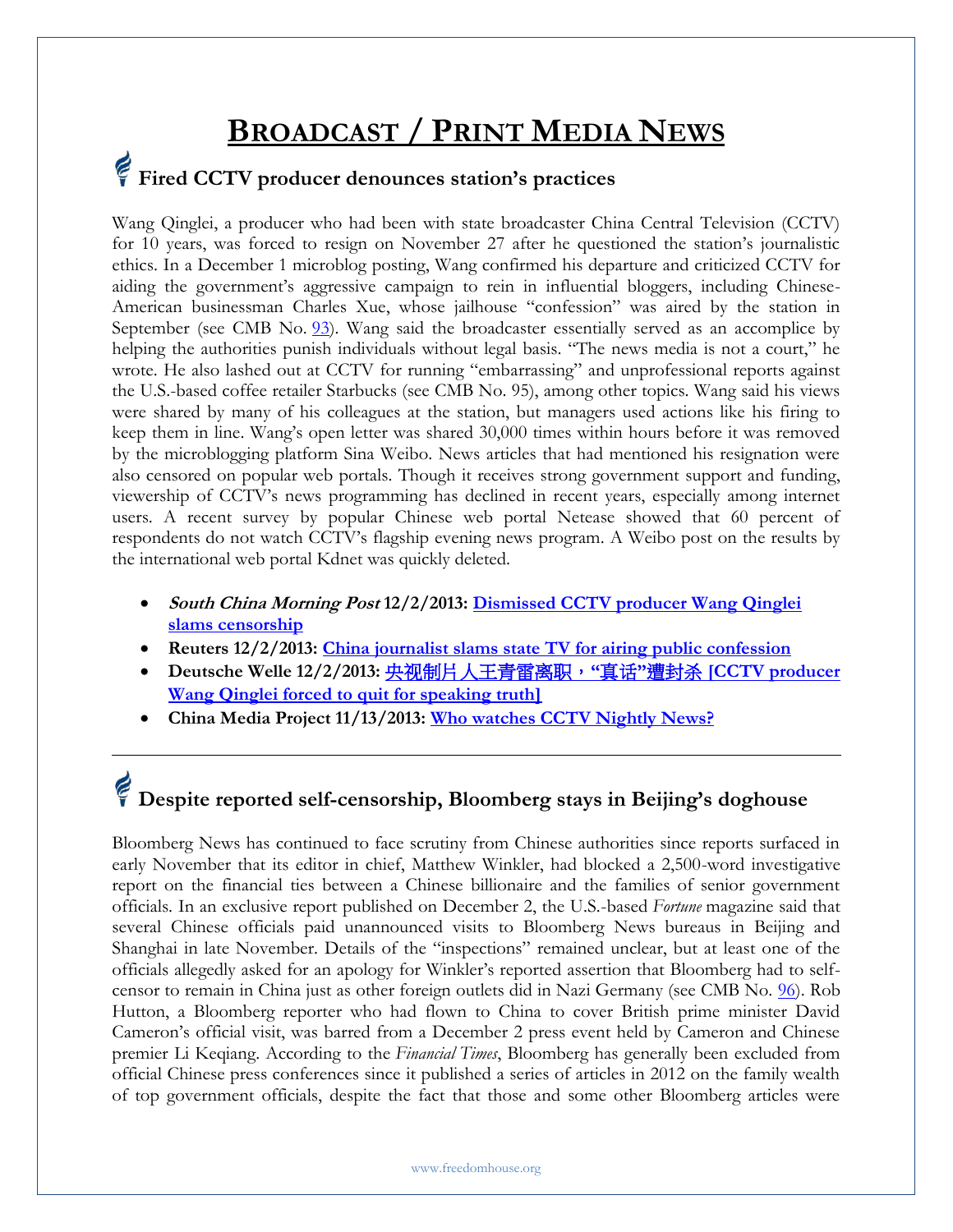branded with the company's "Code 204" designation, which prevents them from appearing on its financial terminals in China. Meanwhile, the websites of Bloomberg News and the *New York Times* continue to be blocked in China. On November 13, the *Times*' affiliated lifestyle publication *T Magazine* was briefly blocked after the newspaper exposed business links between U.S. financial firm JP Morgan Chase and Wen Ruchun, daughter of former Chinese premier Wen Jiabao. The Chineselanguage websites of Reuters and the *Wall Street Journal*, which had published similar stories, were also blocked and remain inaccessible.

- **CNN Money 12/2/2013: [Exclusive: Chinese authorities conduct unannounced](http://finance.fortune.cnn.com/2013/12/02/chinese-authorities-conduct-unannounced-inspections-of-bloomberg-news-bureaus/)  ['inspections' of Bloomberg News bureaus](http://finance.fortune.cnn.com/2013/12/02/chinese-authorities-conduct-unannounced-inspections-of-bloomberg-news-bureaus/)**
- **Financial Times 12/2/2013: [UK protests after China bars Bloomberg reporter from](http://www.ft.com/intl/cms/s/0/ba5d1dda-5b55-11e3-848e-00144feabdc0.html#axzz2mKpq0upP)  [press event](http://www.ft.com/intl/cms/s/0/ba5d1dda-5b55-11e3-848e-00144feabdc0.html#axzz2mKpq0upP)**
- **Reporters Without Borders 11/15/2013: [China blocks Reuters and Wall Street Journal](http://en.rsf.org/china-china-blocks-reuters-and-wall-15-11-2013,45463.html)  [sites](http://en.rsf.org/china-china-blocks-reuters-and-wall-15-11-2013,45463.html)**
- **Tea Leaf Nation 11/13/2013: [Did the New York Times just get blocked in China](http://www.tealeafnation.com/2013/11/did-the-new-york-times-just-get-blocked-in-china-again/#sthash.VpGQ4QFi.dpuf) [again?](http://www.tealeafnation.com/2013/11/did-the-new-york-times-just-get-blocked-in-china-again/#sthash.VpGQ4QFi.dpuf)**
- **China Digital Times 12/2/2013: [Discussion of Wen's daughter censored](https://chinadigitaltimes.net/2013/11/discussion-wens-daughter-censored/)**
- **New York Times 11/28/2013: [Bloomberg code keeps articles from Chinese eyes](http://sinosphere.blogs.nytimes.com/2013/11/28/bloomberg-code-keeps-articles-from-chinese-eyes/)**
- **Next Media 11/18/2013: [Bloomberg News suspends reporter Michael Forsythe over](http://www.youtube.com/watch?v=fHsCp5AtrEY&sns=tw)  [alleged leaks \(video\)](http://www.youtube.com/watch?v=fHsCp5AtrEY&sns=tw)**

# **Censors limit coverage of Qingdao pipeline blast**

Chinese authorities have sought to restrict media coverage of a deadly oil pipeline explosion on November 22 in the coastal city of Qingdao that killed over 50 people and injured scores more. The explosion came seven hours after a leak was discovered, and the large number of casualties raised questions as to whether the authorities adequately warned or evacuated local residents. A leaked November 24 directive from the Central Propaganda Department strictly prohibited media from dispatching reporters to the site of the disaster, discussing the possible cause and responsible parties, or publishing summaries of past accidents. While some Beijing media were more critical of the local government's emergency response, Qingdao's own media either chose to remain silent the day after the accident or praised officials for visiting the victims. After President Xi Jinping's visit on November 24, local newspapers were filled with positive coverage of blood donations and the provision of food and medical care. Meanwhile, some residents continued to protest five days after the blast, asking to be relocated. Qingdao party secretary Li Qun reportedly said at a November 27 meeting near the scene of the accident that the government should "strike hard against criminal behavior" and "scour the land investigating people to find lawbreakers deceiving others with rumors." Netizens criticized the remarks, saying he was putting political interests above public safety.

- **Offbeat China 11/27/2013: [Qingdao media's reporting on oil pipeline blast draws](http://offbeatchina.com/qingdao-medias-reporting-on-oil-pipeline-blast-draws-criticism)  [criticism](http://offbeatchina.com/qingdao-medias-reporting-on-oil-pipeline-blast-draws-criticism)**
- **New York Times 11/25/2013: [Evacuation questions after China pipe blast](http://sinosphere.blogs.nytimes.com/2013/11/25/evacuation-questions-after-china-pipe-blast/?_r=0)**
- **China Digital Times 12/2/2013: [Li Qun: Maintain stability after Qingdao explosion](https://chinadigitaltimes.net/2013/11/li-qun-maintain-stability-qingdao-explosion/)**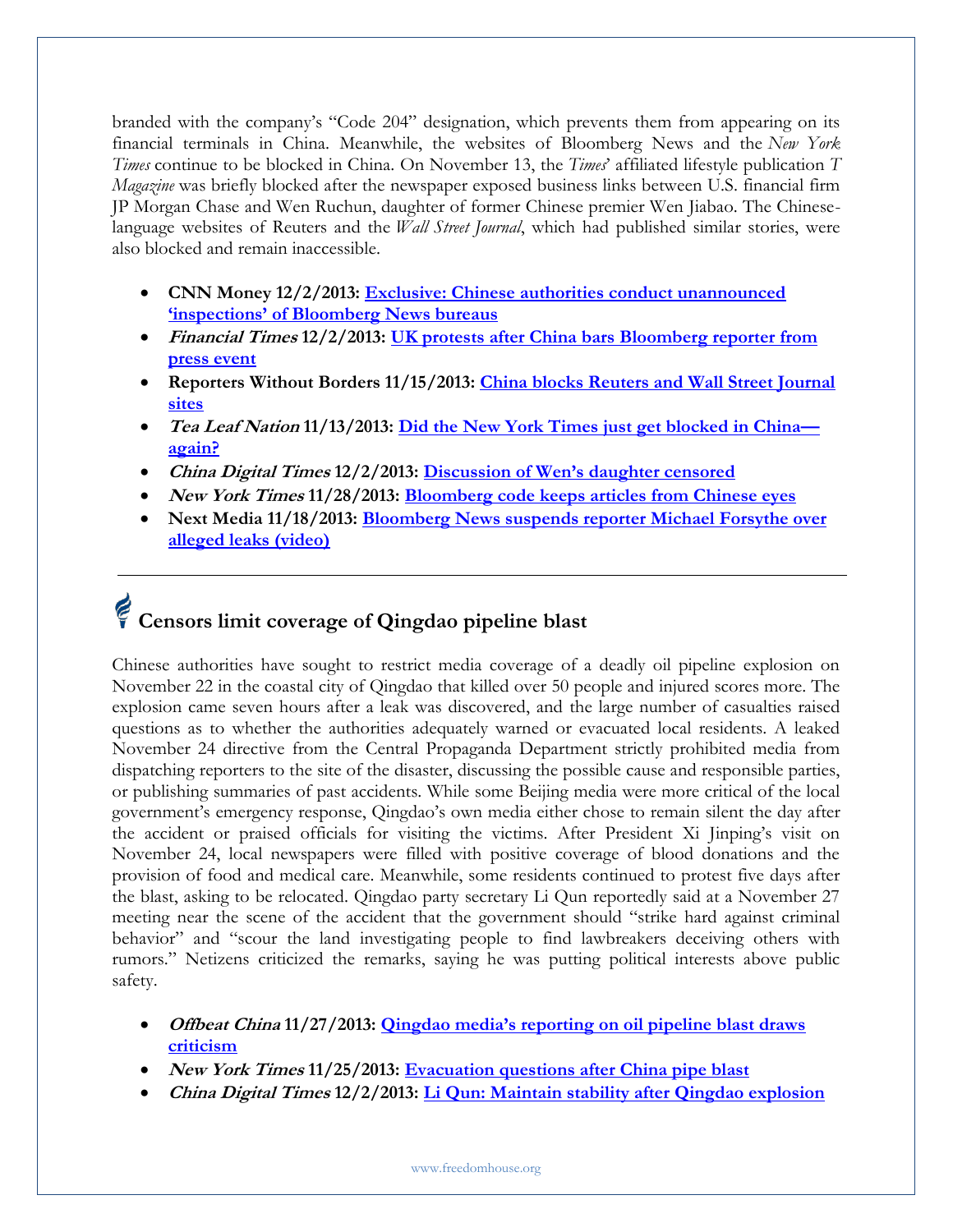- **China Digital Times 11/25/2013: [Minitrue: Qingdao oil pipeline explosion](https://chinadigitaltimes.net/2013/11/minitrue-qingdao-oil-pipeline-explosion/)**
- **Wall Street Journal 11/25/2013: [Xi Jinping: Zero-tolerance over pipeline violations](http://blogs.wsj.com/chinarealtime/2013/11/25/xi-jinping-zero-tolerance-over-pipeline-violations/)**

# **Chinese media assess departing U.S. ambassador Locke**

On November 20, after Gary Locke announced his resignation as U.S. ambassador to China to rejoin his family in the United States, several Chinese media outlets published articles on the departure of the first Chinese American to hold the position, in many cases praising him for his humble demeanor. Locke had attained high popularity among ordinary Chinese since he began his stint in Beijing in August 2011 (see CMB Nos. [34,](http://www.freedomhouse.org/article/china-media-bulletin-issue-no-34) [40\)](http://www.freedomhouse.org/article/china-media-bulletin-issue-no-40). The *Beijing News* on November 21 ran a fullpage report about Locke, which included a famous photo of him carrying a backpack and buying his own coffee. "Although some people have criticized Gary Locke for putting on a 'show,' a lot of Chinese people still like him," the article says. On the same day, an editorial in the Communist Party's *Global Times*, which is usually critical of foreign officials and had previously rebuked local journalists for "romanticizing" the envoy, also acknowledged his performance and said it "shouldn't be given a low mark." The Chinese authorities did not heavily censor newspaper mentions of political dramas that took place during Locke's tenure. Incidents such as former Chongqing police chief Wang Lijun's "defection" to the U.S. consulate in Chengdu and the U.S. embassy's protection of blind legal activist Chen Guangcheng were broadly included in the coverage, though Locke's controversial October 2012 visit to Tibet was not mentioned (see CMB No. [74\)](http://www.freedomhouse.org/freedomhouse.org/cmb/74_111512#6). As print media focused on Locke's legacy, Chinese netizens expressed more interest in the reason for his departure. "The haze in Beijing is so bad that Gary Locke couldn't take it anymore," one user suggested on the Sina Weibo microblogging platform.

- **BBC 11/21/2013: [China media: US ambassador Gary Locke's legacy](http://www.bbc.co.uk/news/world-asia-china-25029646)**
- **South China Morning Post 11/21/2013: [Gary Locke receives kind parting words from](http://www.scmp.com/news/china-insider/article/1361807/gary-locke-receives-kind-parting-words-old-foe-global-times)  [old foe Global Times](http://www.scmp.com/news/china-insider/article/1361807/gary-locke-receives-kind-parting-words-old-foe-global-times)**
- **Global Times 11/21/2013: [Locke controversy stems from Chinese expectation](http://www.globaltimes.cn/content/826511.shtml#.UpzEx8SkrmR)**
- **Wall Street Journal 11/20/2013: [China's internet users bid adieu to U.S. ambassador](http://blogs.wsj.com/chinarealtime/2013/11/20/chinas-internet-users-bid-adieu-to-u-s-ambassador-gary-locke/)  [Gary Locke](http://blogs.wsj.com/chinarealtime/2013/11/20/chinas-internet-users-bid-adieu-to-u-s-ambassador-gary-locke/)**

## **Liu Xia letter reaches foreign media, Liu Xiaobo seeks retrial**

A July letter from Liu Xia, the wife of imprisoned Nobel Peace Prize laureate and democracy advocate Liu Xiaobo, was published by the *New York Times* on November 29. Although the letter was addressed to a friend, its release represented a rare personal communication with the outside world for a woman who has been under extralegal house arrest since her husband won the Nobel in 2010 (see CMB Nos. [76,](http://www.freedomhouse.org/cmb/76_120612#3) [86\)](http://www.freedomhouse.org/86_050213). She writes in the missive of extreme isolation and depression, but says she finds solace in voracious reading, specifically citing a history of the Soviet gulag. Separately, Liu Xiaobo's lawyer, Mo Shaoping, told Radio Free Asia on November 18 that his client had agreed to file a new appeal of his 2009 conviction and 11-year prison sentence for "incitement to subvert state power." Prison officials have denied Liu access to his legal team, but he reportedly agreed to the appeal during an October visit by his wife. Mo said his family members had been hesitant to seek a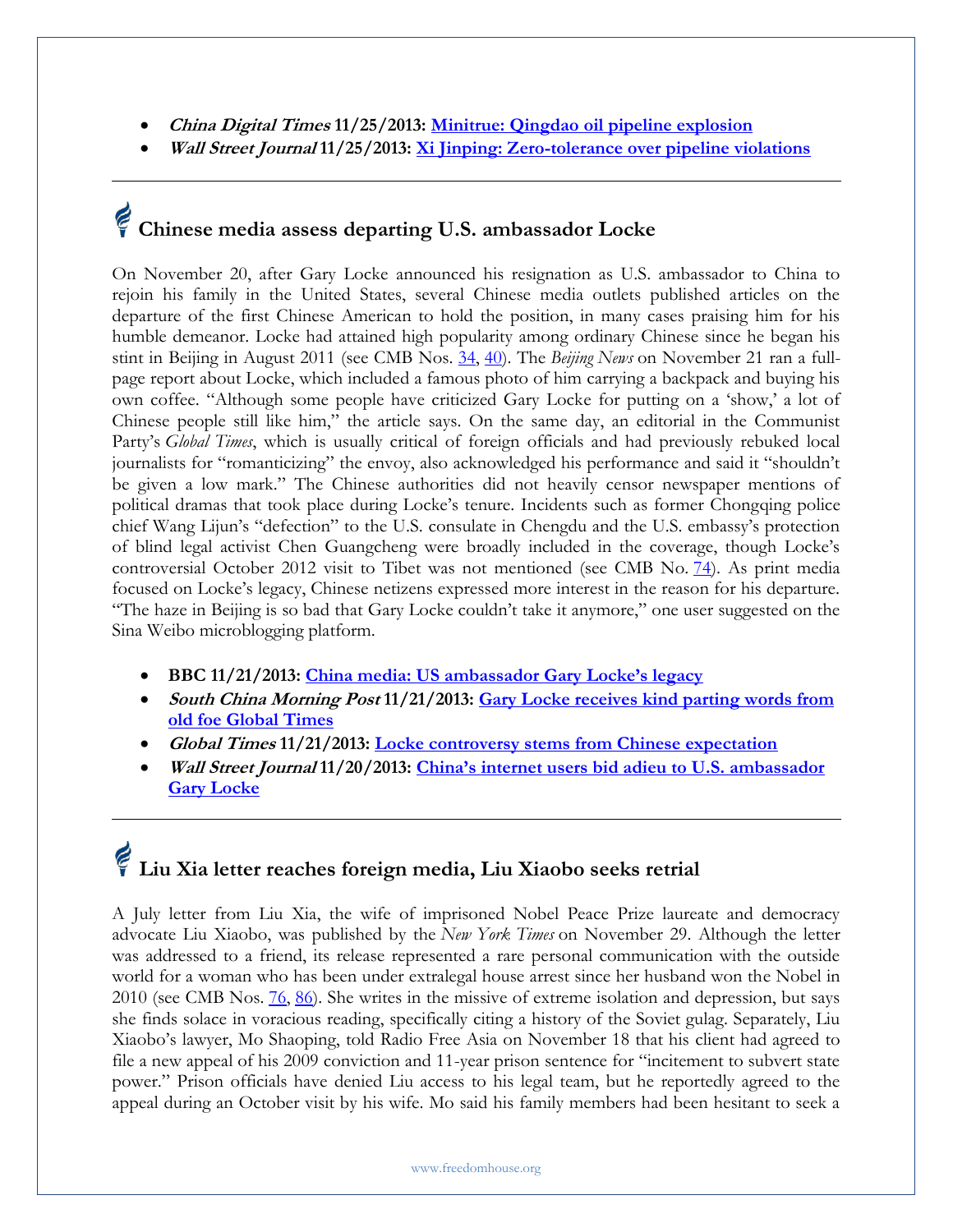retrial before because Liu Xia's brother Liu Hui was facing his own trial, and they did not want to anger the authorities. However, Liu Hui was sentenced to 11 years in prison for fraud in June (see CMB No. [88](http://www.freedomhouse.org/cmb/88_061313#10)), and the judgment was upheld after an appeal in August. Mo said Liu Xiaobo's new appeal would be a test of the Communist Party's commitment to legal reforms announced after a Central Committee plenum held in mid-November (see below, CMB No. [96\)](http://www.freedomhouse.org/cmb/96_111213#1). The leadership said in a reform blueprint released on November 15 that the country's judicial and prosecutorial powers would be exercised independently and fairly in accordance with the rule of law. However, legal experts have warned that the vague proposals are unlikely to end political control over the courts, particularly in high-profile cases, and that Liu had already exhausted his opportunities for appeal.

- **New York Times 11/29/2013: [Isolation under house arrest for wife of imprisoned](http://sinosphere.blogs.nytimes.com/2013/11/29/isolation-under-house-arrest-for-wife-of-imprisoned-nobel-laureate/)  [Nobel laureate](http://sinosphere.blogs.nytimes.com/2013/11/29/isolation-under-house-arrest-for-wife-of-imprisoned-nobel-laureate/)**
- **Wall Street Journal 11/19/2013: [Jailed Chinese dissident Liu Xiaobo to seek retrial](http://blogs.wsj.com/chinarealtime/2013/11/19/chinese-dissident-liu-xiaobo-to-request-retrial/)**
- **Radio Free Asia 11/18/20123: [Jailed Chinese Nobel winner Liu Xiaobo to appeal](http://www.rfa.org/english/news/china/liu-xiaobo-11182013121554.html)  [sentence](http://www.rfa.org/english/news/china/liu-xiaobo-11182013121554.html)**
- **Guardian 12/2/2013: [Liu Xiaobo's wife possibly suffering from depression under](http://www.theguardian.com/world/2013/dec/02/liu-xiaobo-wife-depression-house-arrest-xia-nobel-peace)  [house arrest](http://www.theguardian.com/world/2013/dec/02/liu-xiaobo-wife-depression-house-arrest-xia-nobel-peace)**

### **NEW MEDIA / TECHNOLOGY NEWS**

### **Netizens wary of plans for new national security committee**

The official Xinhua news agency announced on November 12 that the Chinese government would establish a "national security committee" (*guo wei hui*) to oversee both foreign and domestic security challenges, provoking fears among internet users that further efforts to stamp out dissent and free expression would ensue. The decision was announced on the last day of the third plenum held by the current Chinese Communist Party (CCP) Central Committee, a closed-door meeting attended by top party officials (see CMB No. [96\)](http://www.freedomhouse.org/cmb/96_111213#1). On November 15, CCP leader Xi Jinping unveiled a comprehensive reform blueprint from the conference. In addition to touting an array of economic and social reform plans, he specifically noted that the new committee would improve China's security strategy amid "double pressure" from within and beyond its borders. While foreign press reports drew comparisons to the U.S. National Security Council, a relatively small body designed to coordinate diplomatic and security policy under the president, many Chinese commentators pointed instead to the Soviet Union's Committee for State Security (KGB), a sprawling and powerful agency with a variety of police, paramilitary, and intelligence duties. It remained unclear when the new committee would be established. Adding to users' concerns, the reform blueprint noted that the internet posed a complex challenge, specifically naming popular mobile-phone messaging applications—Tencent's WeChat and Sina's Weike—as "problematic" examples of platforms that can influence public opinion. The document's omission of the popular microblogging platform Sina Weibo, which has stepped up censorship enforcement (see below), suggested that the government has shifted its focus to newer mobile messaging apps.

**Wall Street Journal 11/15/2013: [China wants to control internet even more](http://blogs.wsj.com/chinarealtime/2013/11/15/china-wants-greater-internet-control-public-opinion-guidance/?mod=chinablog)**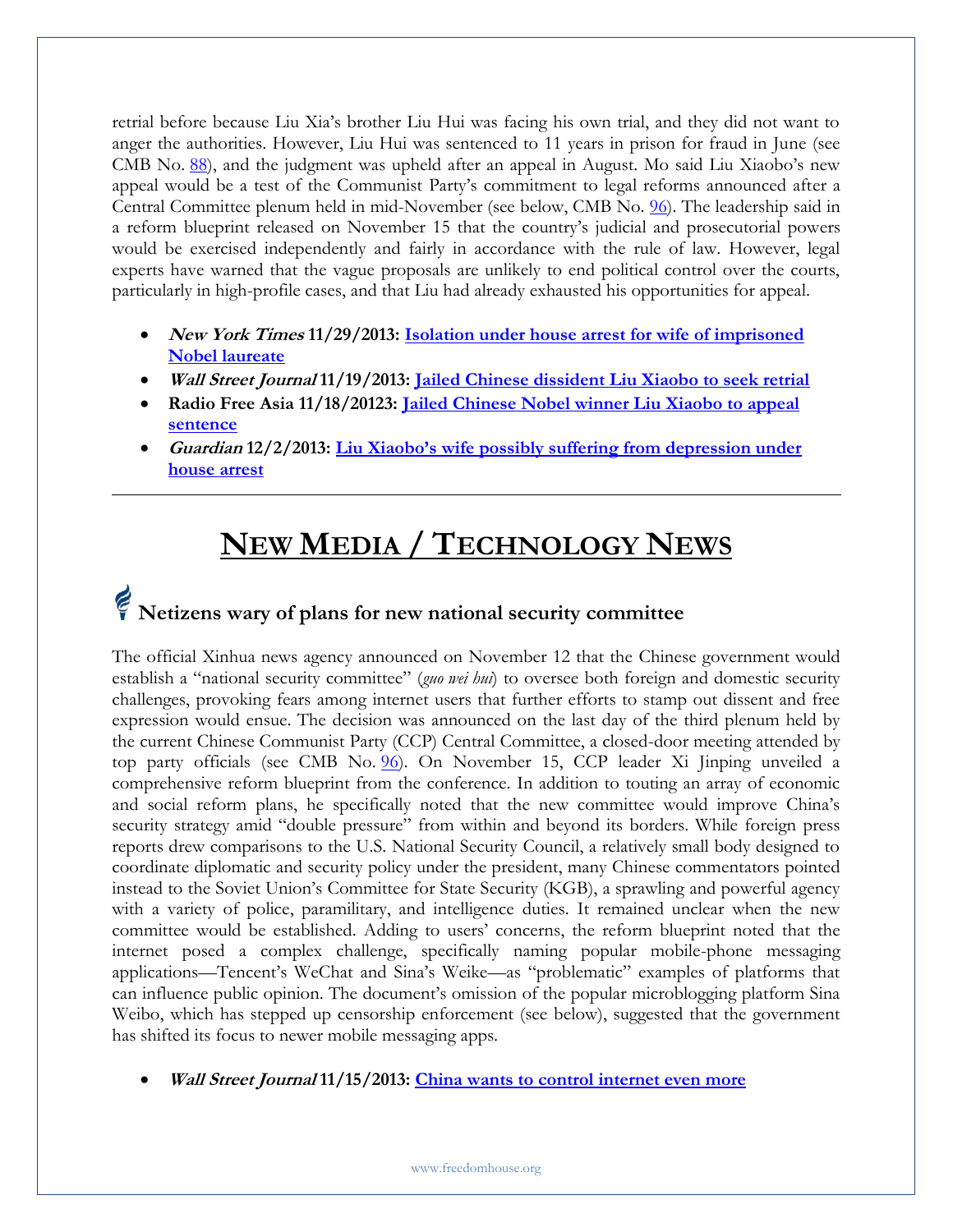- **South China Morning Post 11/16/2013: [Chinese fear a new KGB as Beijing sets up](http://www.scmp.com/news/china-insider/article/1355760/chinese-fear-new-kgb-beijing-sets-powerful-national-security-body)  [powerful national security body](http://www.scmp.com/news/china-insider/article/1355760/chinese-fear-new-kgb-beijing-sets-powerful-national-security-body)**
- **Radio Free Asia 11/12/2013: [New Chinese agency to 'manage' social unrest](http://www.rfa.org/english/news/china/agency-11122013140403.html)**
- **Reuters 11/12/2013: China to revamp security [in face of threats at home, abroad](http://www.reuters.com/article/2013/11/12/us-china-reform-politics-idUSBRE9AB0Q920131112)**
- **Xinhua 11/12/2013:** [快讯:中国将建立国家安全委员会](http://news.ifeng.com/mainland/special/sbjszqh/content-3/detail_2013_11/12/31186404_0.shtml?_from_ralated) **[\[Breaking News: China to](http://news.ifeng.com/mainland/special/sbjszqh/content-3/detail_2013_11/12/31186404_0.shtml?_from_ralated)  [establish state security committee\]](http://news.ifeng.com/mainland/special/sbjszqh/content-3/detail_2013_11/12/31186404_0.shtml?_from_ralated)**
- **Xinhua 11/15/2013:** [习近平关于全面深化改革若干重大问题的决定的说明](http://www.gov.cn/ldhd/2013-11/15/content_2528186.htm) **[\[Xi](http://www.gov.cn/ldhd/2013-11/15/content_2528186.htm)  [Jinping explains important decisions on comprehensive reforms\]](http://www.gov.cn/ldhd/2013-11/15/content_2528186.htm)**
- **Xinhua 11/15/2013:** [中共中央关于全面深化改革若干重大问题的决定](http://www.gov.cn/jrzg/2013-11/15/content_2528179.htm) **[\[CCP Central](http://www.gov.cn/jrzg/2013-11/15/content_2528179.htm)  [Committee on comprehensive reforms\]](http://www.gov.cn/jrzg/2013-11/15/content_2528179.htm)**
- **China Media Project 11/18/2013: [What are Xi's plans for China's media?](http://cmp.hku.hk/2013/11/18/34679)**

## **Japan phone app censors users in China, Skype said to reduce censorship**

The Citizen Lab, an internet security research group in Toronto, reported on November 14 that Line, a Japan-based mobile messaging application that boasts over 300 million users worldwide, has been censoring chats among users in China, blocking transmission of words deemed sensitive by the Chinese government. Seth Hardy, a senior researcher at the lab, explained that the censorship functions are activated regardless of physical location when a user enters a Chinese telephone number to complete Line's verification process. According to the report, the messaging app checks messages against a list that currently includes 370 keywords that are banned in China, ranging from references to former premier Wen Jiabao and political dissidents to phrases related to the persecuted Falun Gong spiritual movement. The banned words are blocked or replaced with asterisks. Line admitted the censorship effort, citing its obligation to comply with Chinese law when operating in China, but it refused to comment on how the blacklisted words are selected. Researchers from the Citizen Lab said the censorship is especially concerning because it shows that the company has the ability to apply the technology to users everywhere, although it appears to be limited to Chinese users for now. In a contrasting case, the freedom of expression advocacy group GreatFire.org reported on November 27 that Microsoft had seemingly lifted censorship on Skype in China. The news came after the U.S.-based software giant ended a joint venture with China's Tom Group, whose locally based Tom Skype service was notorious for monitoring conversations and uploading user information. GreatFire.org's data analysis revealed that user conversations and login information are now encrypted and communicated directly to Microsoft. However, it is unclear whether Microsoft can continue to avoid monitoring and censorship in China, as its new local partner, Guangming Founder, is itself a joint venture between a state-run newspaper and a Beijing technology conglomerate.

- **Japan Times 11/28/2013: [Line censoring messages in China](http://www.japantimes.co.jp/news/2013/11/28/national/line-censoring-messages-in-china/#.Upz_M8SkrmQ)**
- **South China Morning Post 12/2/013: [Chat app accused of censoring Chinese users](http://www.scmp.com/business/companies/article/1370549/chat-app-accused-censoring-chinese-users)**
- **Citizen Lab 11/19/2013: [Asia Chats: Investigating regionally-based keyword](https://citizenlab.org/2013/11/asia-chats-investigating-regionally-based-keyword-censorship-line/#update1)  [censorship in LINE](https://citizenlab.org/2013/11/asia-chats-investigating-regionally-based-keyword-censorship-line/#update1)**
- **Reuters 11/27/2013: [Microsoft blocks censorship of Skype in China: advocacy group](http://www.reuters.com/article/2013/11/27/us-microsoft-china-censorship-idUSBRE9AQ0Q520131127)**
- **Sydney Morning Herald 11/28/2013: [Skype censorship blocked in China](http://www.smh.com.au/it-pro/skype-censorship-blocked-in-china-20131127-hv3us.html)**
- **ZDNet 11/28/2013: [Skype in China reportedly tweaked to remove censorship](http://www.zdnet.com/cn/skype-in-china-reportedly-tweaked-to-remove-censorship-7000023721/)**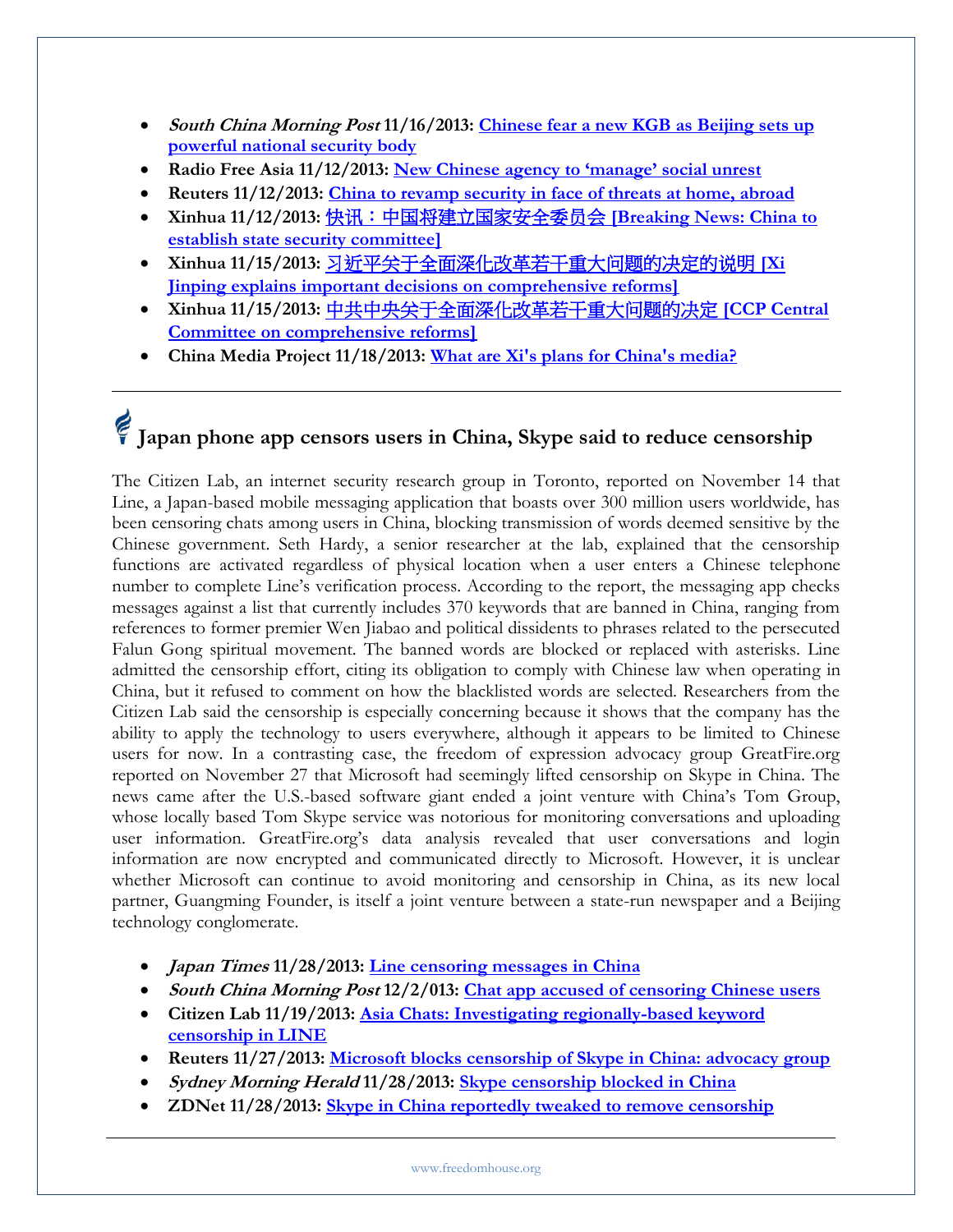## **Microbloggers face widespread suspensions for content violations**

The Communist Party's *Beijing Youth Daily* reported on November 13 that popular Chinese microblogging platform Sina Weibo had suspended or permanently shut down more than 100,000 accounts for violations of the "seven base lines" established at a government-sponsored internet conference in August (see CMB No. [92\)](http://www.freedomhouse.org/cmb/92_090513#6). According to the article, more than 70 percent of the affected users were punished for making personal attacks. Other alleged offenses included dissemination of false information, distribution of obscene materials, and plagiarism. No mention was made of political violations, which feature prominently in the August "base lines." Even before those rules were issued, Sina had been implementing a points-based disciplinary system for users since May 2012, sharply reducing the daily number of alleged offenses (see CMB No. [90\)](http://www.freedomhouse.org/cmb/90_072513#10). On November 28, State Internet Information Office deputy director Ren Xianliang said at a meeting held in Beijing that the government's broader "antirumor" campaign, which has included arrests and intimidation of high-profile bloggers, had been effective. He noted that China's internet space had been "brightened up" after many microblogging accounts were shut down and their owners punished.

- **Global Voices 11/13/2013: [China: Over 100,000 Weibo users punished for violating](http://advocacy.globalvoicesonline.org/2013/11/13/china-over-100000-weibo-users-punished-for-violating-censorship-guidelines/)  ['censorship guidelines'](http://advocacy.globalvoicesonline.org/2013/11/13/china-over-100000-weibo-users-punished-for-violating-censorship-guidelines/)**
- **Global Times 11/14/2013: [Weibo users breach online ethics](http://www.globaltimes.cn/content/824758.shtml#.UpzSxMSkrmQ)**
- **Wall Street Journal 11/13/2-13: [Crossing lines: Sina punishes more than 100,000](http://blogs.wsj.com/chinarealtime/2013/11/13/following-7-bottom-lines-sina-strikes-at-weibo-accounts/?mod=e2tw)  [Weibo accounts](http://blogs.wsj.com/chinarealtime/2013/11/13/following-7-bottom-lines-sina-strikes-at-weibo-accounts/?mod=e2tw)**
- **Beijing Youth Daily 11/13/2013:** 新浪处理 **10** 万微博账户 **[\[Sina handles 100,000](http://epaper.ynet.com/html/2013-11/13/content_23864.htm?div=-1)  [Weibo accounts\]](http://epaper.ynet.com/html/2013-11/13/content_23864.htm?div=-1)**
- **Radio Free Asia 11/28/2013:** [中国互联网信息办公室:打击网络谣言有成效](http://www.rfa.org/mandarin/yataibaodao/meiti/nu-11282013141840.html) **[State [Internet Information Office: Effort to combat internet rumors has been successful\]](http://www.rfa.org/mandarin/yataibaodao/meiti/nu-11282013141840.html)**

### **XINJIANG**

### **Graduation blocked for students with 'incorrect' political views**

In the latest move to clamp down on Xinjiang's tightly restricted Uighur population, several of the region's university administrators said at a recent Communist Party event that students with "incorrect" political views must not be allowed to graduate. The meeting was first reported by the state-run *Xinjiang Daily* on November 26. According to the article, university party secretaries and presidents agreed that their institutions were an important front in the battle against separatism, though it remained unclear whether the authorities had implemented any specific new policy on graduation requirements. Kashgar Teachers College party secretary Xu Yuanzhi said that even students whose academic performance was excellent would not be able to graduate as long as their "political qualifications" were not up to standard. Xinjiang Normal University president Weili Balati, who described the ideological struggle as a "battlefield without gun smoke," urged participants to pay particular attention to students wearing religious clothing and monitor their online activities. Uighurs, who are mostly Muslim, have long faced heavy discrimination, political repression, and